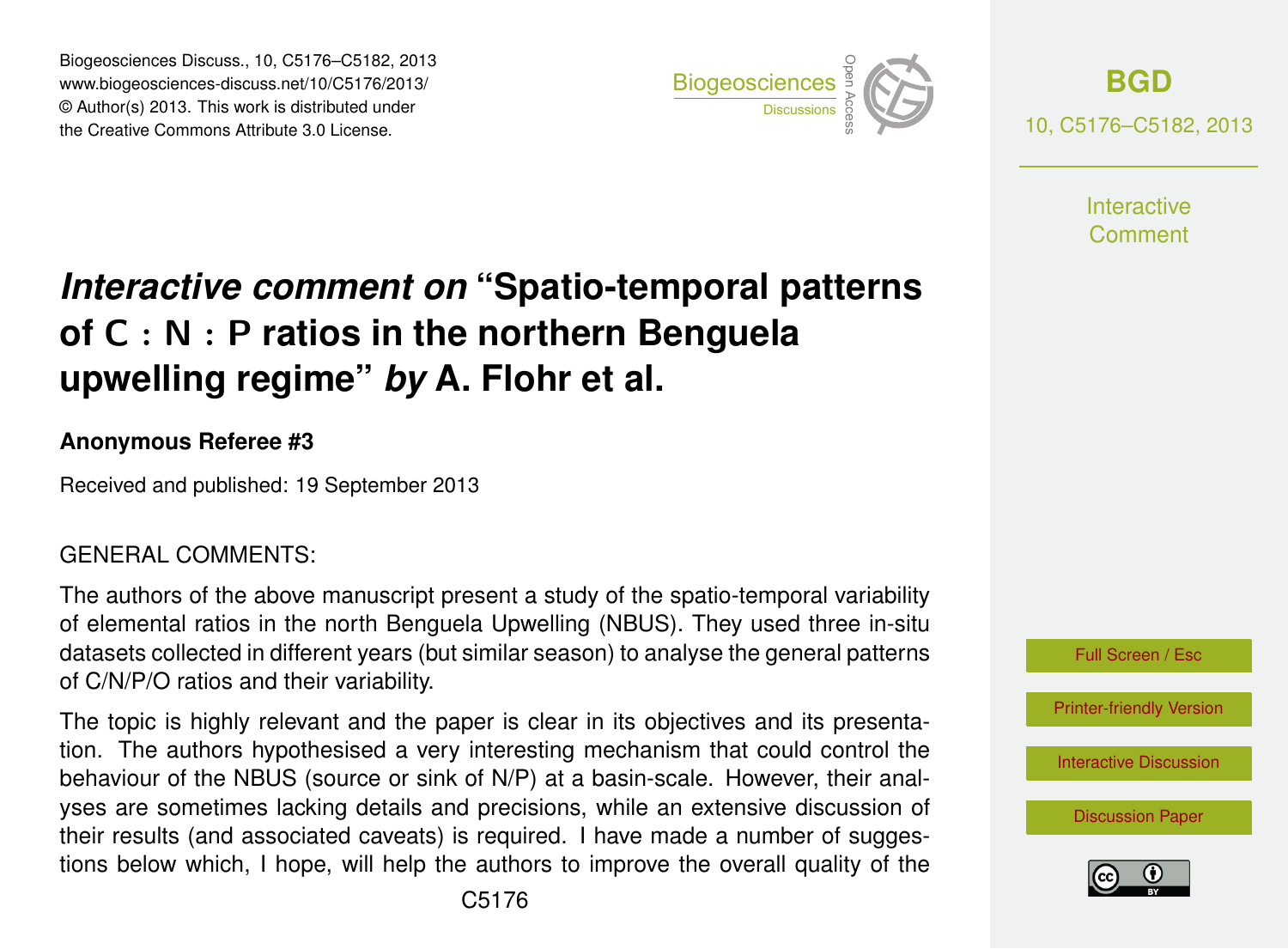#### article.

In particular, I suggest to further examine the datasets to properly characterize the biogeochemistry of the water masses of interests and to describe the vertical structures of the elemental ratios, allowing a full consideration of all local and remote factors affecting C/N/P/O ratios in the region. The article would also benefit (i) from a clear identification of the caveats associated with the present approach and (ii) from a developed discussion of the influence of the southern BUS and the possible factors driving the N\* variability in SACW. Some technical comments were also made to improve the figures, polish the text and correct the remaining typos.

Overall, I recommend the publication of this manuscript in BG providing the authors revise their manuscript to address the below points.

## SPECIFIC COMMENTS:

- The abstract should be revised according to the below comments (and those from the other reviewers).

- In the introduction, it may be worth mentioning the stoichiometric ratio of O2 / AOU versus other dissolved elements and indicate briefly their interpretation.

- One may re-organise the "Materials & Methods" section as followed: 2.1 Study Area  $-$  2.2 Water sampling, laboratory work and data analysis  $-$  2.2.1 C T and A T – 2.2.2 Dissolved nutrients – 2.2.3 Elemental stoichiometry – 2.3 Characterisation of central water masses.

- p. 10463: make sure you are consistent with the water masses characterisation. Line 6: I believe ESACW stands for Eastern South Atlantic Central Water. Line 16: are you dealing with central or intermediate water masses? The description of the large scale pathways are not very clear to me.

- In 2.2: please indicate what is the mean vertical resolution of your sampling, and if some depths were particularly targeted.

# **[BGD](http://www.biogeosciences-discuss.net)**

10, C5176–C5182, 2013

**Interactive Comment** 



[Printer-friendly Version](http://www.biogeosciences-discuss.net/10/C5176/2013/bgd-10-C5176-2013-print.pdf)

[Interactive Discussion](http://www.biogeosciences-discuss.net/10/10459/2013/bgd-10-10459-2013-discussion.html)

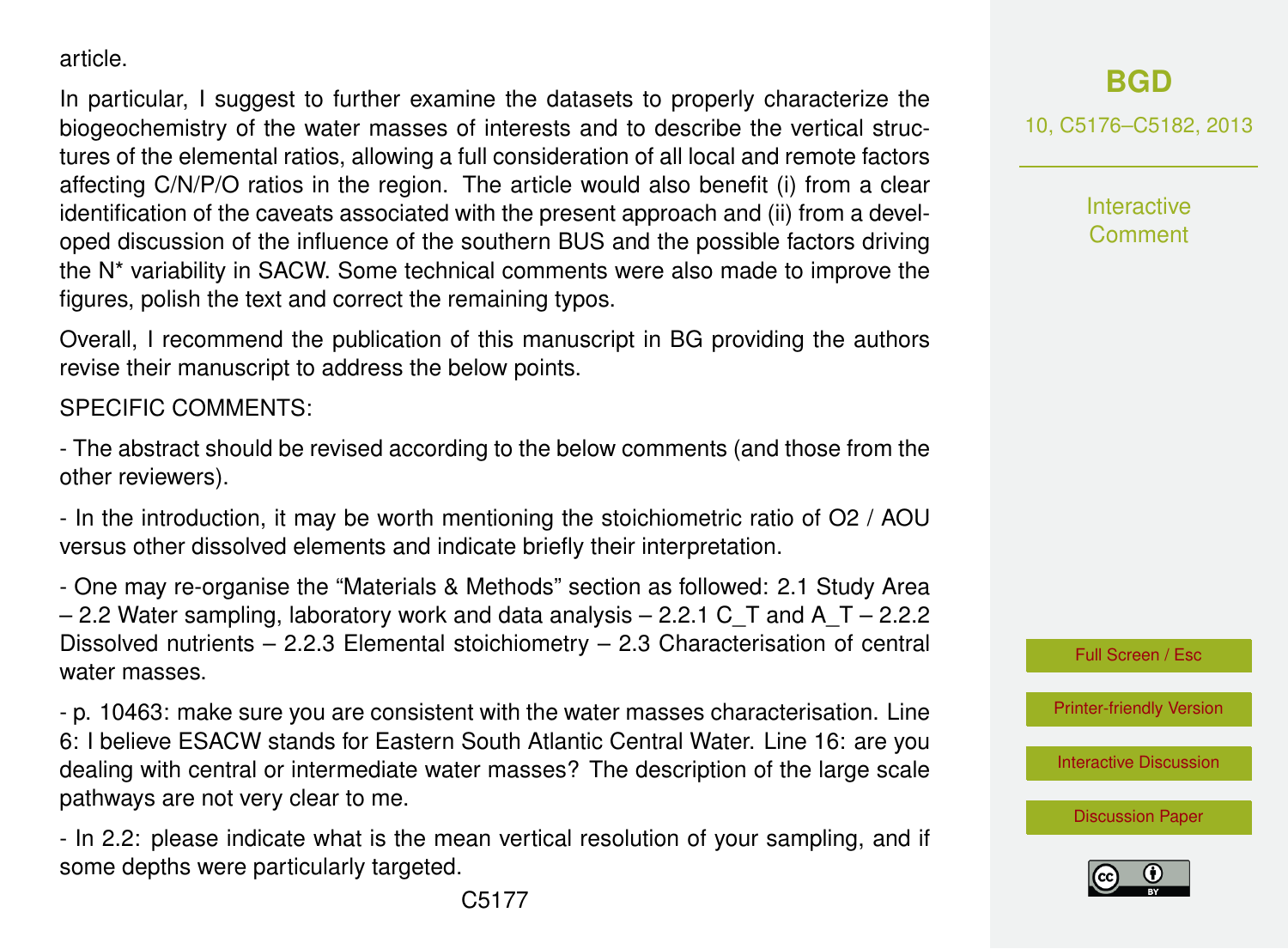- In 2.2.3 (previously 2.4): a few details are missing and might be reported using short sentences such as: (i) "NOx is used hereafter for nitrate (NO\_3-) and nitrite (NO\_2- )"; (ii) "AOU stands for ... and was calculated according to..."; (iii) when describing P\*, the readers would benefit from brief explanations indicating how to interpret positive/negative deviations and how its analysis is complementary with the one of N\*.

- I am also in favour of the new T/S plot (new Fig. 2) which allow further analysis of the water masses of interest. Please indicate in sect. 2.3 the O\_2 content of SACW (ESACW, respectively) if it is already well known (+ appropriate ref.). If it is a new result, the authors could analyse the T/S plot (Fig. 2) to derive typical O\_2 concentrations of these water masses and then flag it in the results section. I also suggest the authors to zoom over the T/S plot to focus on the difference between SACW and ESACW. One could be colouring the data points (in the T/S space) by their AOU/N\*/P\*/C\_T to see if these water masses have robust biogeochemical signatures. I understand that this will decrease largely the number of data points (since only water samples can be used) but it may still provide a more precise characterisation of these water masses.

- p. 10468, analysis of fig. 3: one could transfer lines 9 to 16 after the sentence ended line 3. This allow to analyse first the data with low O\_2 content, and then the one characterised by higher O\_2. Lines 1-3 could be rephrased, in accord with Fig. 3: "...C\_T inputs from anaerobic respiration (denitrification) and oxidation (anammox)..."

- Previous Fig. 3 and 4 (merged into new Fig. 4 in a response letter by the authors): why do you use only data from the latest cruise to analyse general patterns? I suggest to include all the data (3 cruises) to build Fig. 4 (consistently with your old Fig. 2) and to analyse the general patterns without the influence of a specific oceanographic context occurring during a single cruise. Then, the paper focuses on spatio-temporal variability in the next section and so it is natural to describe/analyse your 3 datasets one by one.

- Fig. 5: I suggest the author to explore also the vertical sections of the biogeochemical proxies  $N^*$  and  $P^*$ . It might support clearly their analysis (p 10469, lines 4-16) that I

# **[BGD](http://www.biogeosciences-discuss.net)**

10, C5176–C5182, 2013

**Interactive** Comment



[Printer-friendly Version](http://www.biogeosciences-discuss.net/10/C5176/2013/bgd-10-C5176-2013-print.pdf)

[Interactive Discussion](http://www.biogeosciences-discuss.net/10/10459/2013/bgd-10-10459-2013-discussion.html)

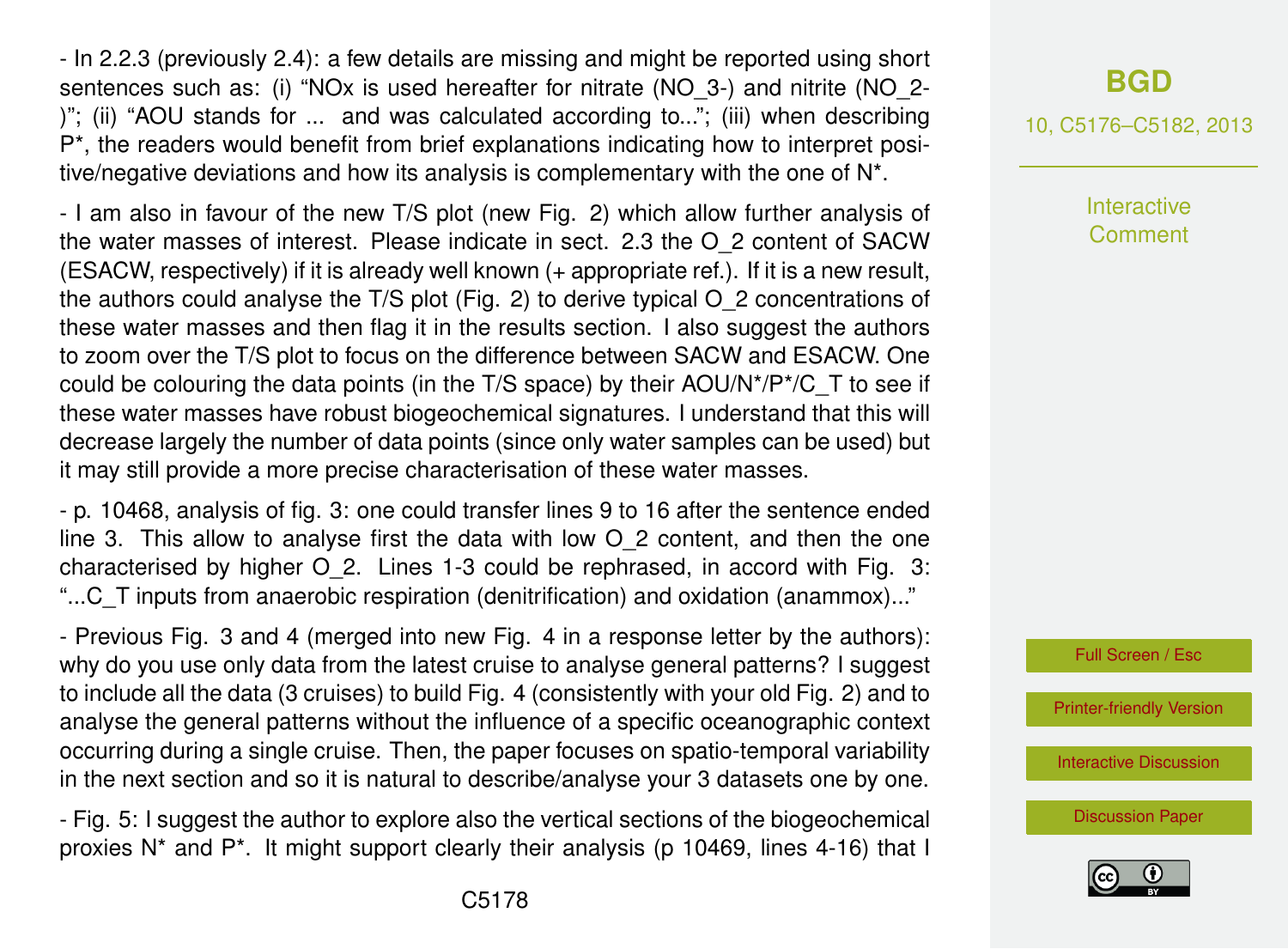did not find very convincing. Related to lines 13-16, there is indeed an important latitudinal large-scale gradient of N offshore the Namibian/South-African coastline, which is clearly visible in climatological datasets such as WOA09. It suggests that the overall latitudinal NOx decrease is more likely due to large-scale effects and water masses variability (as mentioned by the authors) than to local N loss.

- p. 10470, lines 3-6: the authors discussed the horizontal distribution of water masses (SACW/ESACW) depending on the upwelling intensity, which is then impacting the water found on the shelf. Another effect of upwelling intensity on the shelf waters is the vertical origin of the upwelled waters. Stronger upwelling-favourable winds are generally associated with an upwelling from deeper sources. This will in turn affect the nutrients concentrations of the upwelled waters (usually higher), even if they originated from the same water mass. The authors might want to consider, or at least to discuss, this "vertical" effect.

- Section 3.2 and 3.3 (p. 10469-10472): the authors compared the distribution and characteristics of the SACW, O 2 and N<sup>\*</sup> and their spatio-temporal variability in relation with upwelling intensity. Their main conclusions, if I understood well, are: (i) the distribution of SACW explain well the spatial variability of O\_2 (except over the shelf off Walvis Bay, where low levels are always observed, due to water/sediment interactions along the mud belt) (ii) the N\* signature of SACW are very variable over space and time and (iii) the variable N\* in SACW, itself driven by the intensity of N2-fixation further north, is controlling the amount of excess N brought into the NBUS and thus the consequent amount of P exported offshore. The interpretation is sound and the hypothesis is interesting. However, some caveats remain in their analysis and other possible mechanisms were omitted or poorly discussed. To strengthen their conclusions, the authors should develop the discussion of the present results and provide more robust evidences of such mechanism. In particular, the mismatch of the spatial distribution of  $N^*$  (Fig. 8a) and SACW (Fig. 7d) at 200 m seems to suggest that the positive N\* observed in March 2008 is not only linked to the presence of SACW. In par-

# **[BGD](http://www.biogeosciences-discuss.net)**

10, C5176–C5182, 2013

**Interactive Comment** 

Full Screen / Esc

[Printer-friendly Version](http://www.biogeosciences-discuss.net/10/C5176/2013/bgd-10-C5176-2013-print.pdf)

[Interactive Discussion](http://www.biogeosciences-discuss.net/10/10459/2013/bgd-10-10459-2013-discussion.html)

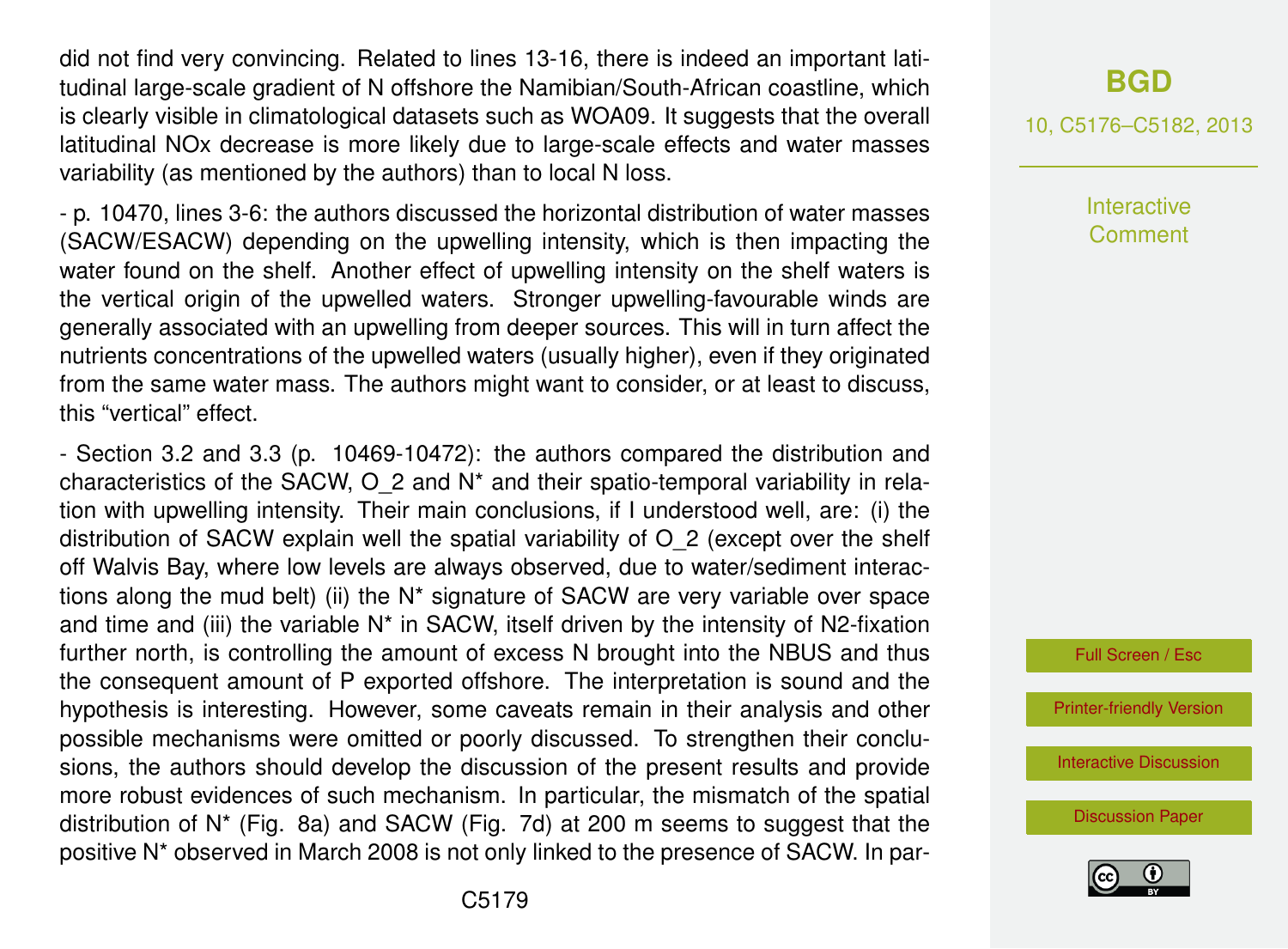ticular, the shelf region south of Rocky Point (∼19-21◦S) is indeed characterised by 50 to more than 90% of SACW, whereas it has negative N\*. Maybe some local factors are involved here? Did you also look at spatial maps of P\*? Did you consider the possible influence of water masses (with specific biogeochemical signatures) advected from the southern boundaries of your domain (i.e. southern BUS)?

- p. 10471, lines 2-10: I found this argumentation a bit wobbly. The authors proposed that the high N\* found in the NBUS originates from the high level of N2-fixation in the sub/tropical North Atlantic, already documented by numerous studies. But the subsurface pathways that would connect the sub/tropical North Atlantic (roughly between 0 to 20◦N) to the NBUS (18-23◦S) are not reported, nor obvious. Maybe it is a typo and they were indeed mentioning the South Atlantic? If not, this argumentation required additional clarifications and referencing.

- As mentioned above, I suggest to develop the discussion about the possible influence of the Southern BUS and the different biogeochemical functioning expected there. The SBUS has seasonal but intense upwelling and a lot of mesoscale mixing which influences biogeochemical dynamics (see also Gruber et al. 2011 and a paper in press by Hernandez-Carrasco et al., DSR, 2013). Indeed Weber and Deutsch, 2010 also found that physical mixing between water masses affects largely the variability of these biogeochemical proxies, so a short discussion of these effects would be interesting.

- As suggested by another reviewer, I am in favour of a few lines of discussion of the factors driving N2-fixation in the tropical ocean (see for instance Subramaniam et al. GRL 2013 and a recent paper by Straub et al. Nature 2013 for longer time-scales).

TECHNICAL COMMENTS:

- p. 10462, line 3: here and elsewhere in the manuscript, make sure that the variables are named consistently. Here it should be written: (NO\_3- , NO\_2- , PO\_43-). Maybe, one could defined clearly the abbreviations, such as NOx for nitrate/nitrite, P for phosphate and so on..., and then used them consistently throughout the whole manuscript.

10, C5176–C5182, 2013

**Interactive Comment** 



[Printer-friendly Version](http://www.biogeosciences-discuss.net/10/C5176/2013/bgd-10-C5176-2013-print.pdf)

[Interactive Discussion](http://www.biogeosciences-discuss.net/10/10459/2013/bgd-10-10459-2013-discussion.html)

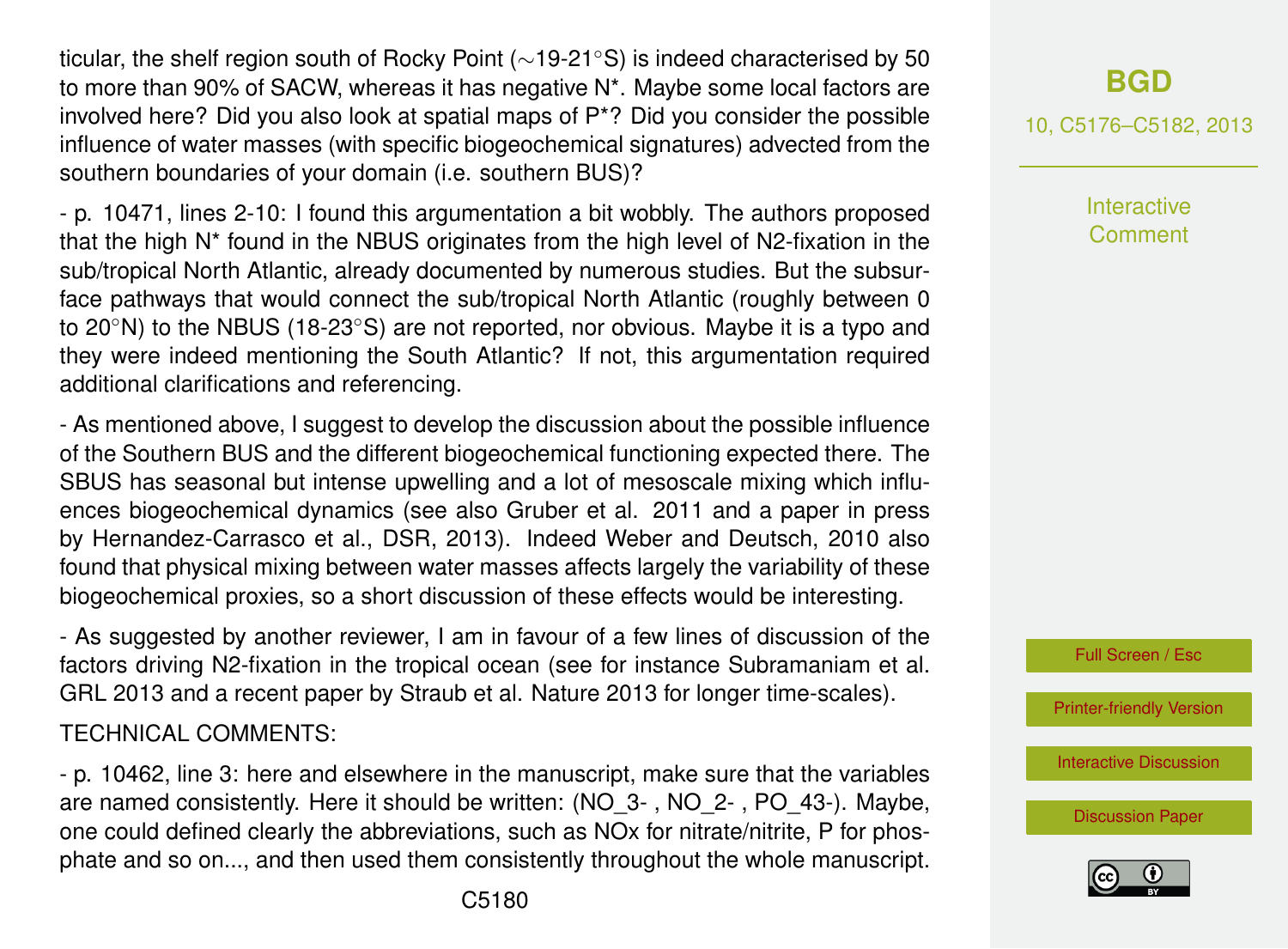The current presentation is sometimes confusing and it is not easy to understand to which chemical species the authors refer.

- p. 10462, line 4: changed "raised" to "measured".

- p. 10463, line13: originate from. Line 14: "along the continental margin" and "along the Namibian shelf break" means the same thing to me. Please delete one of them or rewrite.

- p. 10465, line 4: colorimetric. Line 17: a minus sign is missing.

- p. 10468, line1: anaerobic. Please also rephrase the last sentence of the page, starting line 26.

- p. 10470, line 15: "...caused by the local decomposition of..."

- Please revised the figures captions, they contains many typos (e.g. captions of Fig. 1, 2, 4, 5...).

- Previous Fig. 3 and 4 (merged into new Fig. 4 in a response letter by the authors): in panel 4d, I can see a subset of a few samples (∼6) characterised by low O\_2 (red cores) and C\_T ∼2200 µmol/kg. Then, in panel b and c, there are only 3 similar data points, and none in panel a. Why is that? And more importantly, could you provide an hypothesis to explain why they are not together with the "red group"?

- Fig. 6: to improve visual interpretation, the authors could add the corresponding colorscale and remove all the labels (or just keep labels + black contours for a few key temperature values).

- Fig. 8: make sure to centre the colorscale (white) on 0.

- Vertical variability of these biogeochemical proxies is important but not explicitly analysed here. I understand it is not the core of the paper but a few brief explanations may help the readers to follow your analysis based on horizontal slices at different depths (e.g. Fig. 8). One option would be to plot vertical sections of  $N^*$  and  $P^*$  in Fig. 5. 10, C5176–C5182, 2013

**Interactive Comment** 



[Printer-friendly Version](http://www.biogeosciences-discuss.net/10/C5176/2013/bgd-10-C5176-2013-print.pdf)

[Interactive Discussion](http://www.biogeosciences-discuss.net/10/10459/2013/bgd-10-10459-2013-discussion.html)